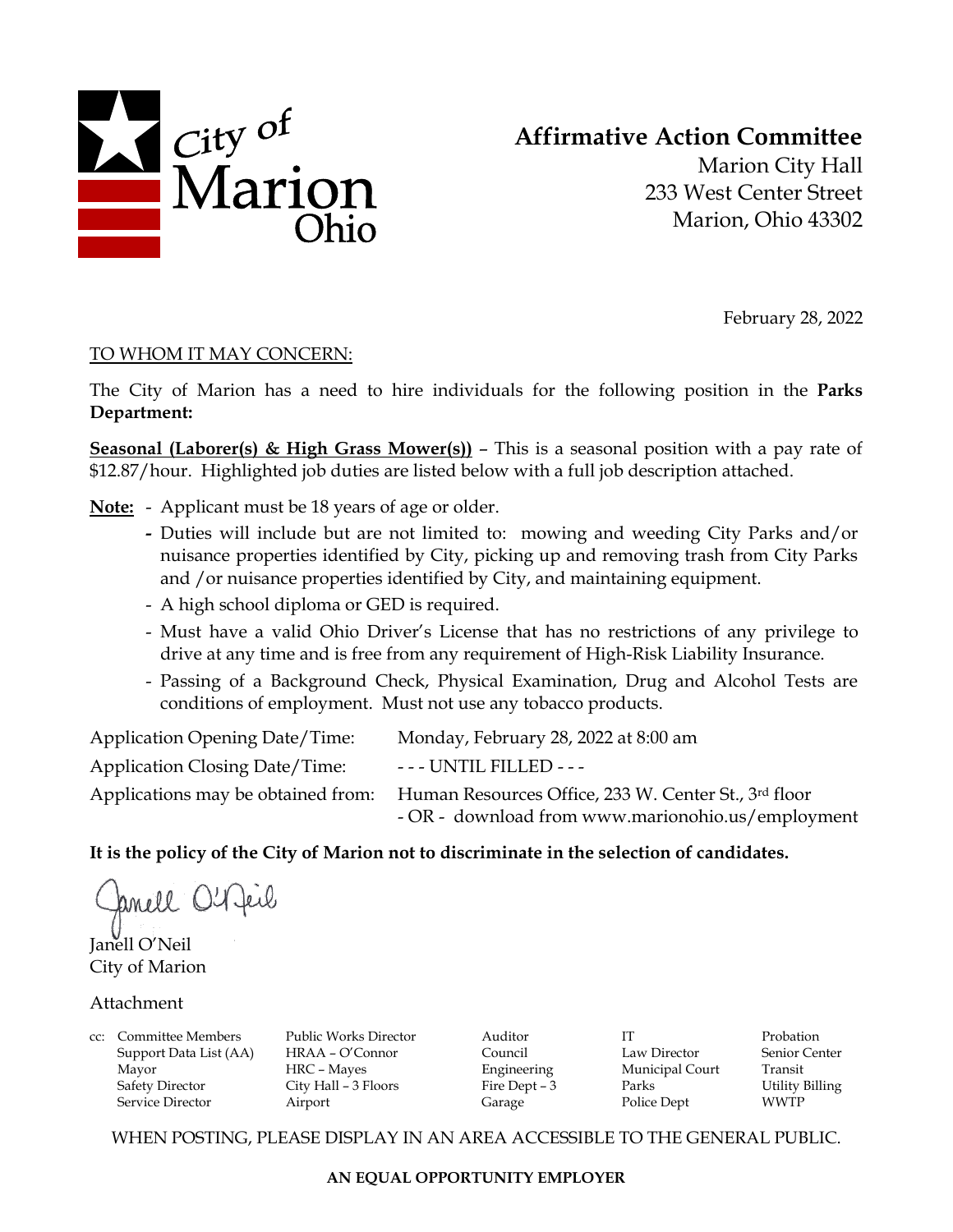## **CITY OF MARION, OHIO PARKS DEPARTMENT Job Description**

| <b>Job Title:</b>     | <b>SEASONAL</b>      |
|-----------------------|----------------------|
| Department:           | <b>PARKS</b>         |
| <b>Reports To:</b>    | PARKS SUPERINTENDENT |
| <b>FLSA Status:</b>   | Non-Exempt           |
| <b>Prepared By:</b>   | H. R.                |
| <b>Prepared Date:</b> | $7 - 11 - 08$        |
| Approved By:          | <b>PARKS SUPT</b>    |
| <b>Approved Date:</b> | $7 - 11 - 08$        |

**SUMMARY: Responsible to the Parks Superintendent to assist with maintenance and general appearance of all City Parks, including buildings and grounds and reported nuisance properties. The Parks Supervisor or Nuisance Coordinator directs and coordinates activities of worker.** 

**ESSENTIAL DUTIES AND RESPONSIBILITIES include the following and other duties as assigned:**

- Picks up litter and checks all areas for vandalism.
- Cleans and maintains restrooms, shelters, picnic tables, and buildings.
- Other park maintenance duties as needed.
- Mowing and weeding of City Parks.
- Mowing and weeding of nuisance properties.
- Removing of trash from nuisance properties.
- Maintain equipment and perform general repairs.

**QUALIFICATIONS:** To perform this job successfully, an individual must be able to perform each essential duty satisfactorily. The requirements listed below are representative of the knowledge, skill, and/or ability required. Reasonable accommodations may be made to enable individuals with disabilities to perform the essential functions.

**Education and/or Experience:** High school diploma or general education degree (GED).

**Language Skills:** Ability to: read and interpret documents such as safety rules, operating and maintenance instructions, and procedure manuals; speak effectively with supervisors and other employees.